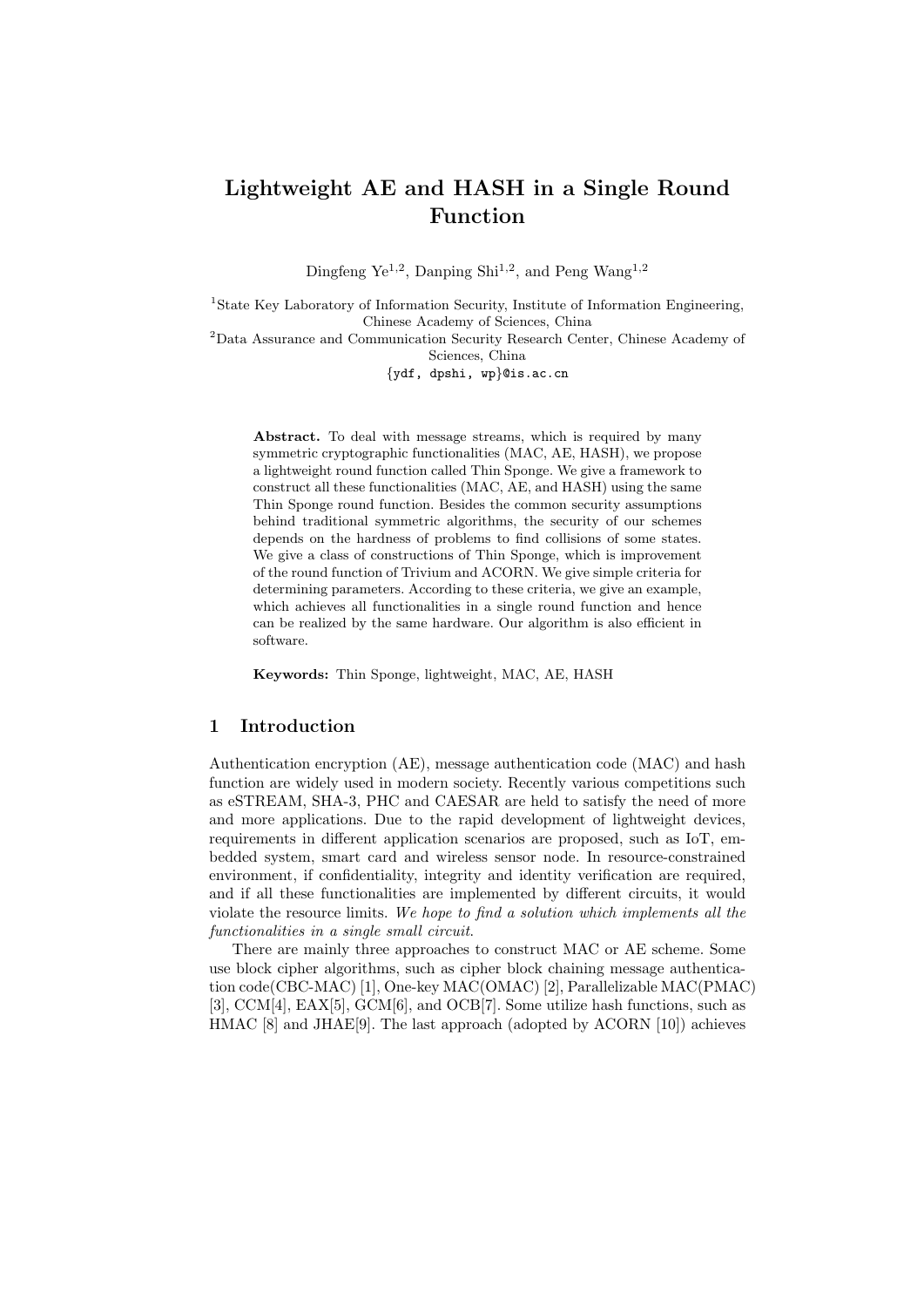stream cipher, MAC and AE with a single lightweight round function, similar functions are called Thin Sponge in this paper. However, construction of hash function is not addressed.

There are mainly two common constructions for hash functions. One is based on Merkle-Damgård (MD)-structure, such as  $SHA-1[11]$ ,  $SHA-2[12]$  and MD5[13]. And the other is based on a sponge or sponge-like functions, such as Keccak[14], PHOTON[15], Quark[16], SPONGENT[17] and GLUON[18]. However, the modular addition operation used in the MD-structure is not suitable to hardware, and the implementation of sponge functions relies on large hardware, which is very slow in lightweight hardware.

In this paper, we give a heuristic construction of hash function using the Thin Sponge function of an AE. For security, we give an analysis which leads to criteria for deciding parameters for a specific security level. Our analysis suggests that the security strength depends on 2 parameters which are not affected by Thin Sponge function. So our method gives a solution whose security level and assurance can be adjusted at application layer without affecting hardware implementation. In addition, we give an improved Thin Sponge construction over ACORN and give a concrete example.

Thin Sponge function is a lightweight function for processing bit stream as follows:

$$
F: \mathbb{S} \times \{0, 1\} \to \mathbb{S}
$$

where  $S$  is the state space. Here Thin means  $F$  can be realized by a small number (tens) of bit operations.

We present our constructions in the following framework. The first thing for setting all functionalities is to construct a MAC using Thin Sponge. Then AE can be heuristically obtained from MAC as in ACORN. To achieve our goal, we only need to construct HASH from AE.

First, we recall the method to construct MAC using Thin Sponge.

- $-$  (*k*, *IV*)  $\frac{Init}{ }$  *S*<sub>0</sub>: use secret key *k* and *IV* to get initial state *S*<sub>0</sub>.
- $−$   $(S_i, m_i)$   $\stackrel{F}{\rightarrow}$   $S_{i+1}$ : update state by Thin Sponge round function *F* with message stream.
- $-RO(S^m) \rightarrow Tag$ : use a random oracle RO to produce output of MAC, where(and in the follows)  $S<sup>m</sup>$  denotes state obtained from  $S$  by processing a message stream *m*.

The security strength of this MAC is determined by  $\max_{m \neq m'} Pr[S^m = S^m]$  for unknown random *S*.

AE can be constructed by adding a non-linear filter function *GK* on MAC state to generate key stream as Fig. $(1)$ . At the initialization step,  $S_0$  is obtained as  $S_0 \leftarrow S_0^{\mathcal{Q}_l}$ , where  $\mathcal{Q}_l$  is the all zero bit stream of length *l*, and *l* is the number of rounds to repeat a sightly modified round function. The key stream bit *k* is fed back to the state.

HASH is constructed from AE using the same Thin Sponge as in Fig.2. As the AE state is too small, we use a buffer to expand the state of HASH. The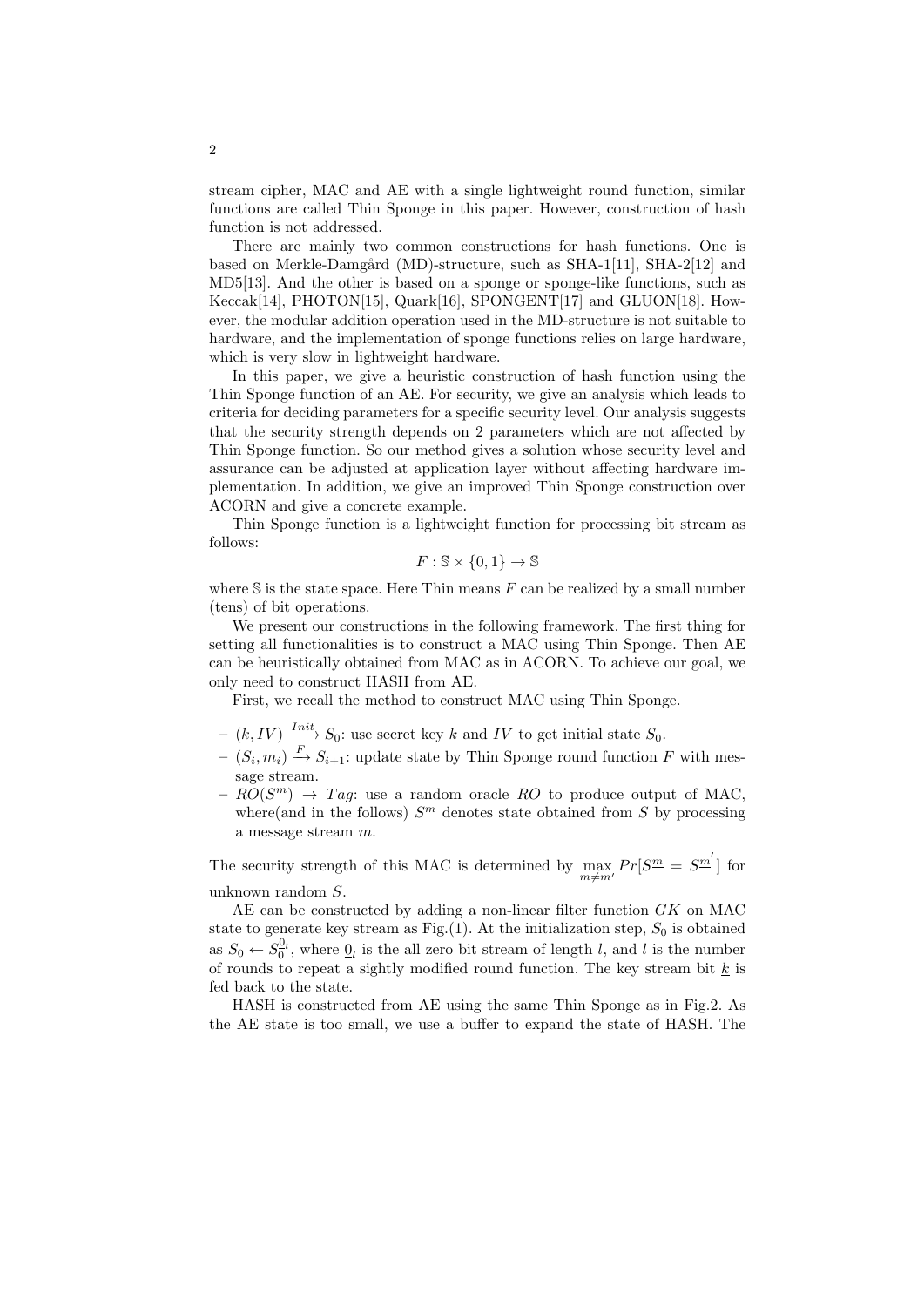

Fig. 1: AE round function *TAE*



Fig. 2: HASH round function *THASH*

buffer is a pipe used to temporarily store a segment of re-encrypted key stream, and its size is denoted by *lB*.

The actual message stream inputted to HASH round function is  $\tilde{m}$ , which is obtained by dividing original message into fixed-length (such as 32-bit) blocks and inserting some fixed-length constant blocks. The length of a valid message block and a constant block are respectively denoted by  $l_m$  and  $l_c$ , and the rate of valid messages is denoted as  $\rho = \frac{l_m}{l_m + l_c}$ .

Heuristically, we guess that the security strength depends on  $l_B$  and  $\rho$ : bigger  $l_B$  and smaller  $\rho$  means stronger security.

The process of HASH is as follows:

- $\overline{S}_0$  use fixed random constant bits to fill the initial state  $\overline{S}_0.$
- $-\left(\overline{S}_i, \widetilde{m}_i\right)$   $\frac{T_{HASH}}{\overline{S}_i}$ ; update state by HASH round function  $T_{HASH}$  with packed message stream. In this stage, the input of buffer is  $k \oplus d$ , the output packed message stream. In this stage, the input of buffer is  $k \oplus d$ , the output is *d*, and the bit string in buffer is shifted to the right by 1 bit. At the same time, the output bit of buffer is fed back to AE state as in the AE initialization stage.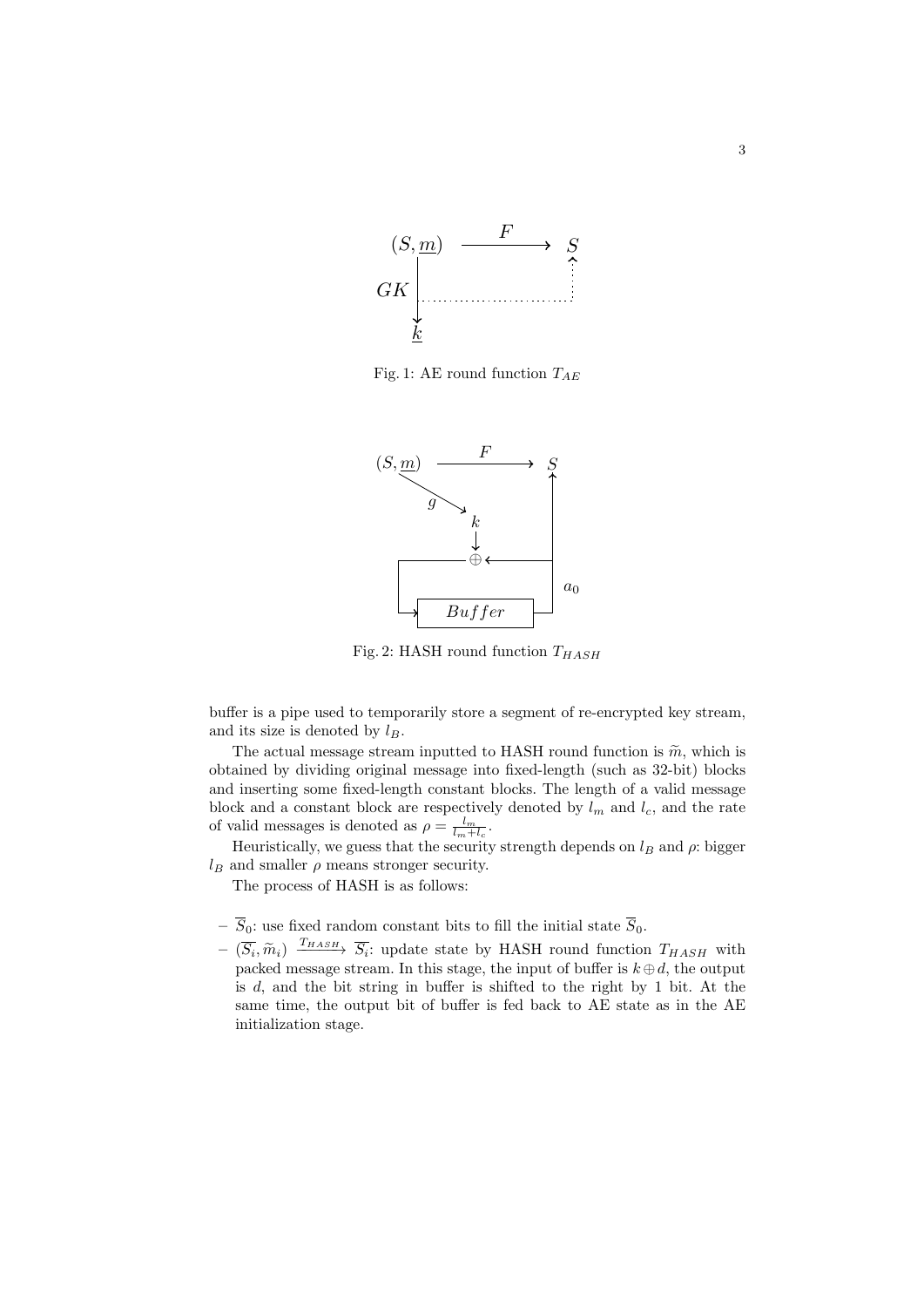$-RO(\overline{S}_0^{\widetilde{m}}, mlength) \rightarrow Dig: RO$  is a random oracle,  $\overline{S}_0^{\widetilde{m}}$  is the final state, and *mlength* is the length of message *m*. *RO* can be realized by iterating the round function  $T_{HASH}$  for enough number of rounds. In each round the message bit is replaced by  $e \oplus v$ , where  $e$  is the middle bit of the buffer and *v* is a corresponding bit of the stream *h* obtained by repeating *mlength*:  $h = ||^*[mlength]$ , where  $[mlength]$  is seen as a bit stream of length 64.

The security of this HASH is determined by the hardness of following problem: to find  $m \neq m'$  of equal length satisfying  $\overline{S}_0^{\widetilde{m}} = \overline{S}_0^{m'}$ . Generally, the problem is defined by systems of equations. This kind of systems of equations are too complex for existing solvers. The only known method for solving this type of equations is differential cryptanalysis.

We consider a special kind of Thin Sponge functions where the security of MAC is easy to estimate. Denote

$$
\mathbb{G} \times \{0, 1\} \xrightarrow{H} \{0, 1\}
$$

$$
H(G, m) = SB(G) + m,
$$

$$
\mathbb{G} \subseteq \mathbb{S}
$$

$$
\mathbb{S} \xrightarrow{A} \mathbb{S}
$$

$$
S \mapsto AS.
$$

Our Thin Sponge is defined as  $F(S, m) = AS + b\beta$ , where *A* is a linear transformation over S(considered as a linear space), *SB* is the S-box function taking several state bits to one output bit, where G denotes the subspace consisting of the input bits of the S-box, and  $\beta$  is the constant state determined by the positions where  $b = H(G, m)$  embedded in.

The probability  $\max_{m \neq m'} Pr[S_0^m = S_0^m]$  $\frac{dm}{0}$  is determined by the number of active S-boxes of all valid differential trails  $\underline{b} = \{b_i\}_{i \in \{0,1,2,...\}}$  such that  $0^{\underline{b}} = \underline{0}$ , where round function is just a linear function *A*, S-box is active if and only if its input *G* is non-zero. Generally, the number of active S-boxes is smallest when  ${b_i}_{i \in \{0,1,2,...\}}$  is the coefficients of the minimal polynomial of *A*. In this case, state difference sequence is called the characteristic sequence and we denote  $AG = |\{i : G_i \neq 0\}|$ , where  $G_i$  is input difference of S-box in the *i*-th round. To give a MAC of  $\lambda$ -bit security, we just make  $AG > \lambda$ .

To give the *GK* function of the AE, we need another independent S-box  $SB'$ :  $\mathbb{G} \longrightarrow \{0,1\}$ , and define  $GK(S) = SB'(G) + s$ , where *s* is some bit of *S*. **A Concrete Construction**

We give a MAC round function with 256-bit state for 128-bit security. The linear transformation *A* is defined by four 64-bit LFSRs, which can run at least 32 steps in parallel. The leftmost bit of every LFSR is simply updated by xoring three bits of its right half 32 bits and one bit from another register at each step so that 32 steps can be done in parallel. The four LFSRs are concatenated in a circle where one bit of one register affects its next register.

4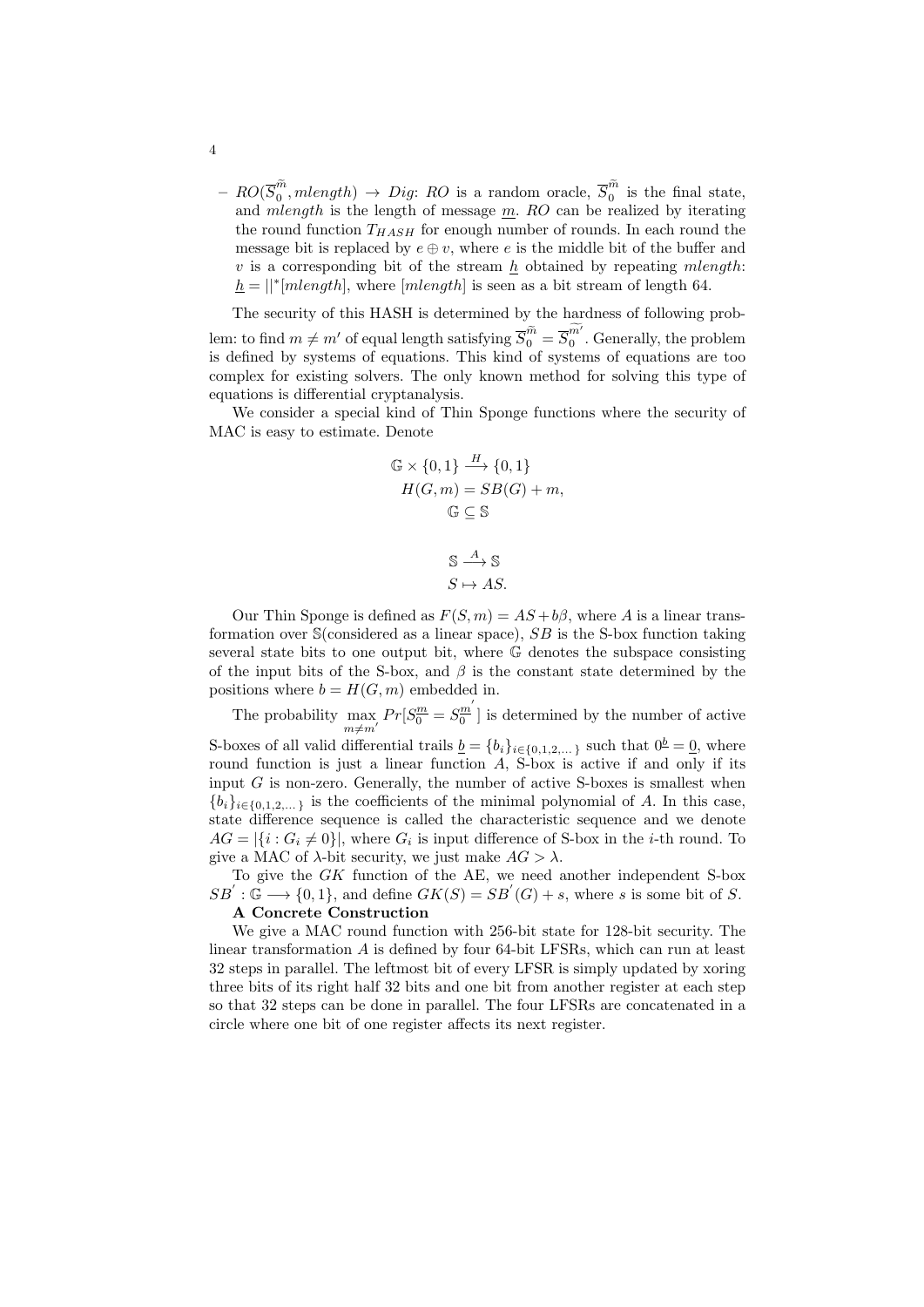$\mathbb{G} = \{s_{j_0}^j, s_{j_1}^j\}_{j \in \{0,1,\ldots,3\}} \subseteq \mathbb{S}$  and  $SB(G) = 1 \oplus \bigoplus_{j=0}^3 s_{j_0}^j \cdot s_{j_1}^j$ , where  $s_{j_0}^j, s_{j_1}^j$ are two bits from the *j*-th register.  $SB' = \bigoplus_{i=1}^{3}$  $i_0 \neq i_1 i_0 = 0$  $s_{t_0}^{i_0} \cdot s_{t_1}^{i_1}, t_i \in \{j_0, j_1\}$ , it is independent to *SB* except at 3 input difference values.

The main imporvements over ACORN are the follows. The shift operation in software is easier on 64-bit registers. The concatenation of the registers has more choices to make the characteristic polynomial of *A* is irreducible. The S-boxes we used are lighter.

An example is given by replacing the indexes with specific numbers in above description, where the hardness of collision problems for MAC and HASH are supposed to be 148 and 192 bits respectively, and the efficiency of AE is slightly better than ACORN. HASH runs in half speed of AE.

To summarize, our main contributions are as follows:

- **–** We give an improved construction of AE over ACORN.
- **–** We give the construction from AE to Hash and heuristic criteria for security strength.
- **–** According to the security criteria, we give an example, which achieves all functionalities with a single small hardware.

# **2 Notations**

We use small letters for bits, underlined *'small letters'* for vector streams, sequences of bits etc.  $|\cdot|$  for the number of elements in a set,  $+$  for Xor,  $\cdot$  for And.

For any round function of the form  $T : \mathbb{S} \times \{0,1\} \longrightarrow \mathbb{S}$ , we denote  $S^{\underline{m}}$  to be the state obtained as follows:

$$
S \longleftarrow T(S, m_i), \text{ for } i = 0, 1, \dots,
$$

where *T* is omitted if the context is clear.

# **3 MAC and AE**

In this section, we give explicit construction of our Thin Sponge function, and its security analysis.

# **3.1 Description**

Suppose the security level is 128-bit, our Thin Sponge function acts on a 256-bit state S.

**–** S consists of four 64-bit LFSR registers *{*S *<sup>j</sup>}j*=0*,*1*,*2*,*<sup>3</sup> as Fig.3 shows. Each register uses a linear feedback function  $F_j$ ,  $j \in \{0, 1, 2, 3\}$ . The shift operation is easier on 64-bit register. We write  $S^j = \ldots, s_{-1}^j, s_{-2}^j, \ldots, s_{-64}^j$ .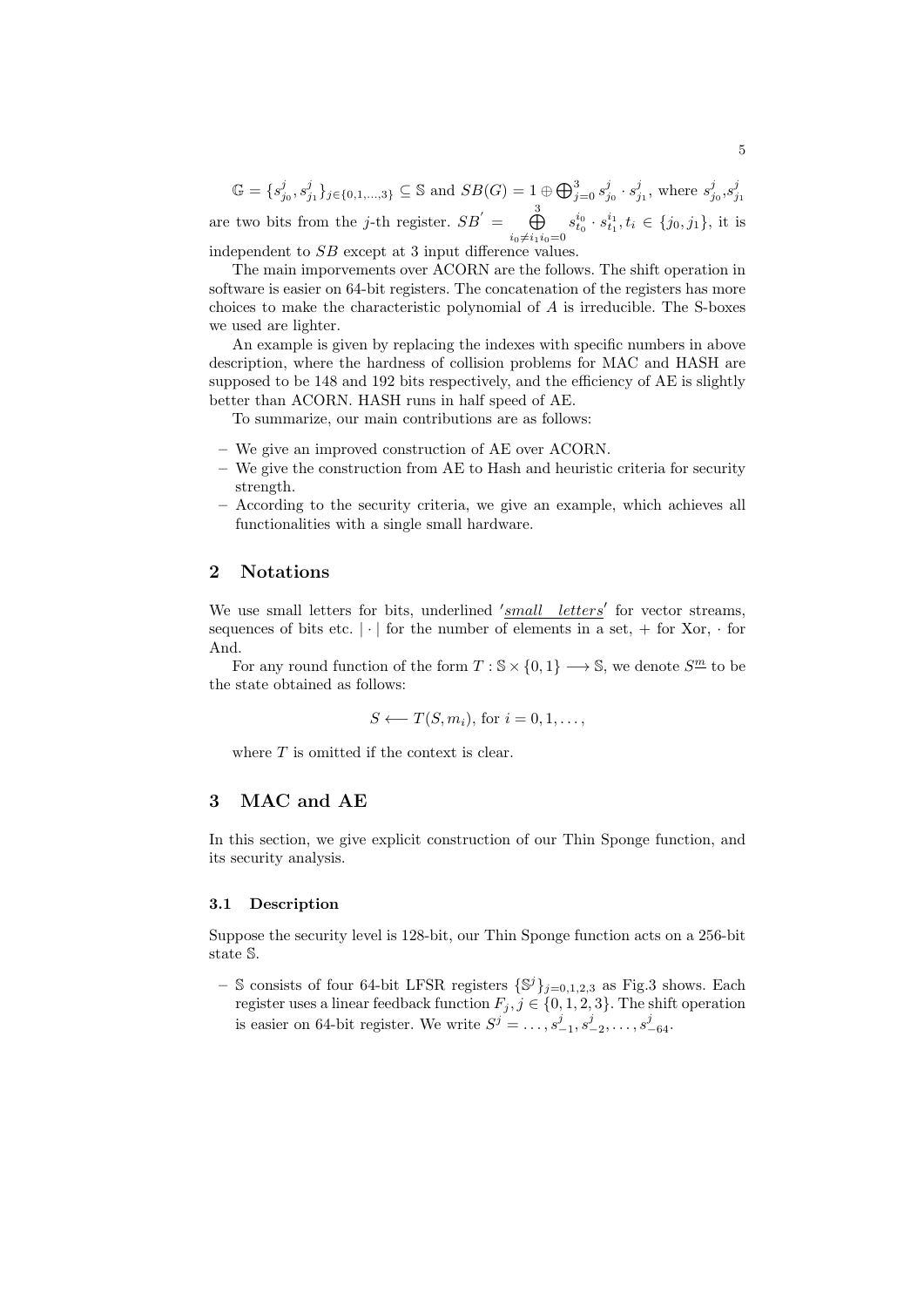**–** The concatenation of the registers is as follows: the four registers are concatenated to a circle where one bit of each register is xored to the input of the next register, where the extracted position of register  $j$  is denoted by  $u^j$ .

 $-\ \mathbb{G} = \{s_{j_0}^j, s_{j_1}^{\bar{j}}\}_{j \in \{0,1,\ldots,3\}} \subseteq \mathbb{S}$ , and  $SB(G) = 1 \oplus \bigoplus_{j=0}^3 s_{j_0}^j \cdot s_{j_1}^j$ , where  $s_{j_0}^j, s_{j_1}^j$ are two bits of the *j*-th register  $\mathbb{S}^j$ .  $SB' = \bigoplus_{i=1}^3$  $i_0 \neq i_1, i_0 = 0$  $s_{t_0}^{i_0} \cdot s_{t_1}^{i_1}, t_i \in \{j_0, j_1\}.$ 



Fig. 3: *TMAC*

In the following, we give the algebraic description of the algorithm. The state *S* can be seen as a vector of polynomials in  $t^{-1}$ , polynomials are seen as in the ring  $\mathbb{F}_2[t^{-1}]$  mod  $((t^{-1})^{64})$  or written as  $\mathbb{F}_2[t^{-1}]/((t^{-1})^{64})$ . Each linear feedback function  $F_j$  has a connection polynomial, denoted by  $f_j \in \mathbb{F}_2[t]$ . For example, if  $F_j(S_0^j) = s_{-32}^j \oplus s_{-47}^j \oplus s_{-64}^j$ , then  $f_j(t) = t^{32} + t^{47} + t^{64}$ .

Then the linear transformation  $A$  is represented as a  $4 \times 4$  matrix of polynomials in *t* as follows:

$$
P = \begin{pmatrix} f_0 \ t^{u_1} & 0 & 0 \\ 0 & f_1 \ t^{u_2} & 0 \\ 0 & 0 \ t_2 \ t^{u_3} \\ t^{u_0} & 0 & 0 \ t_3 \end{pmatrix}.
$$
  

$$
AS = t^{-1} \cdot S + [t^{-1} \cdot P \cdot S]_0.
$$
 (1)

where  $\parallel_0$  denotes the constant term(of degree 0).

The MAC round function *TMAC* is:

$$
S \times \{0, 1\} \longrightarrow S
$$
  

$$
T_{MAC}(S, m) = AS + (SB(G) + m)\beta,
$$

where

$$
\beta = \begin{pmatrix} 1 \\ 0 \\ 1 \\ 0 \end{pmatrix}.
$$

6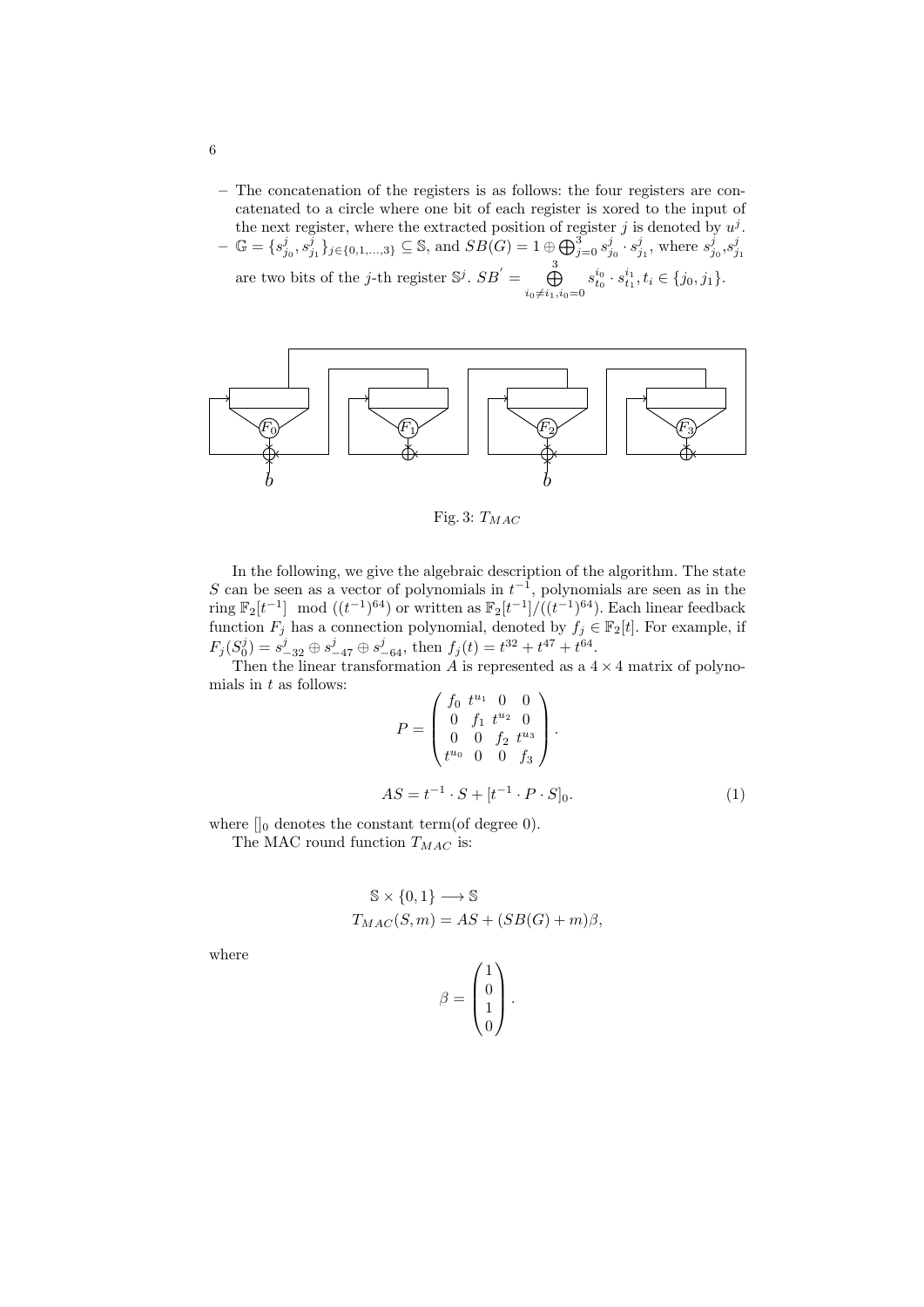To do differential cryptanalysis, the content of *j*-th register is denoted as a power series

$$
S^j = \sum_{i \ge -64} s_i^j \cdot t^i.
$$

Denote  $S_i$   $(S_i^j)$  be the *i*-th state (*j*-th register state), that is

$$
S = \begin{pmatrix} S^0 \\ S^1 \\ S^2 \\ S^3 \end{pmatrix},
$$
 (2)

and  $S_i = [S]_{i-1,i-2,\dots,i-64}$ , i.e. terms of degree ranging from  $i-1$  to  $i-64$ . Input sequence is also denoted as

$$
B = \sum_{i \ge 0} b_i \cdot t^i,
$$

where  $b_i = SB(G_i) + m_i, G_i = \{s_{i-j_1}^j, s_{i-j_2}^j\}_{j=0,1,2,3}$ . Then our MAC can be described as

$$
P \cdot S + B \cdot \beta = S,\tag{3}
$$

which is

$$
(P+I)\cdot S = b\cdot \beta. \tag{4}
$$

The round function in AE (initialization and finalization) is:

$$
T_{AE} = AS + (SB(G) + m)\beta + GK(S)\beta',
$$

where

$$
\boldsymbol{\beta}' = \begin{pmatrix} 0 \\ 1 \\ 0 \\ 1 \end{pmatrix}.
$$

# **3.2 Security Analysis**

The security strength  $\lambda$  of this MAC is determined by  $\delta = \max_{m \neq m'} Pr[S_0^m = S_0^{m'}].$ That is  $\lambda = \log_2(\frac{1}{\delta})$ , which is supposed to be *AG*, the number of active S-boxes in the characteristic sequence.

From Eq.(4), *S* can be expressed as follows:

$$
S = \frac{(P+I)^{*} \cdot \beta \cdot b}{\det(P+I)},
$$
\n(5)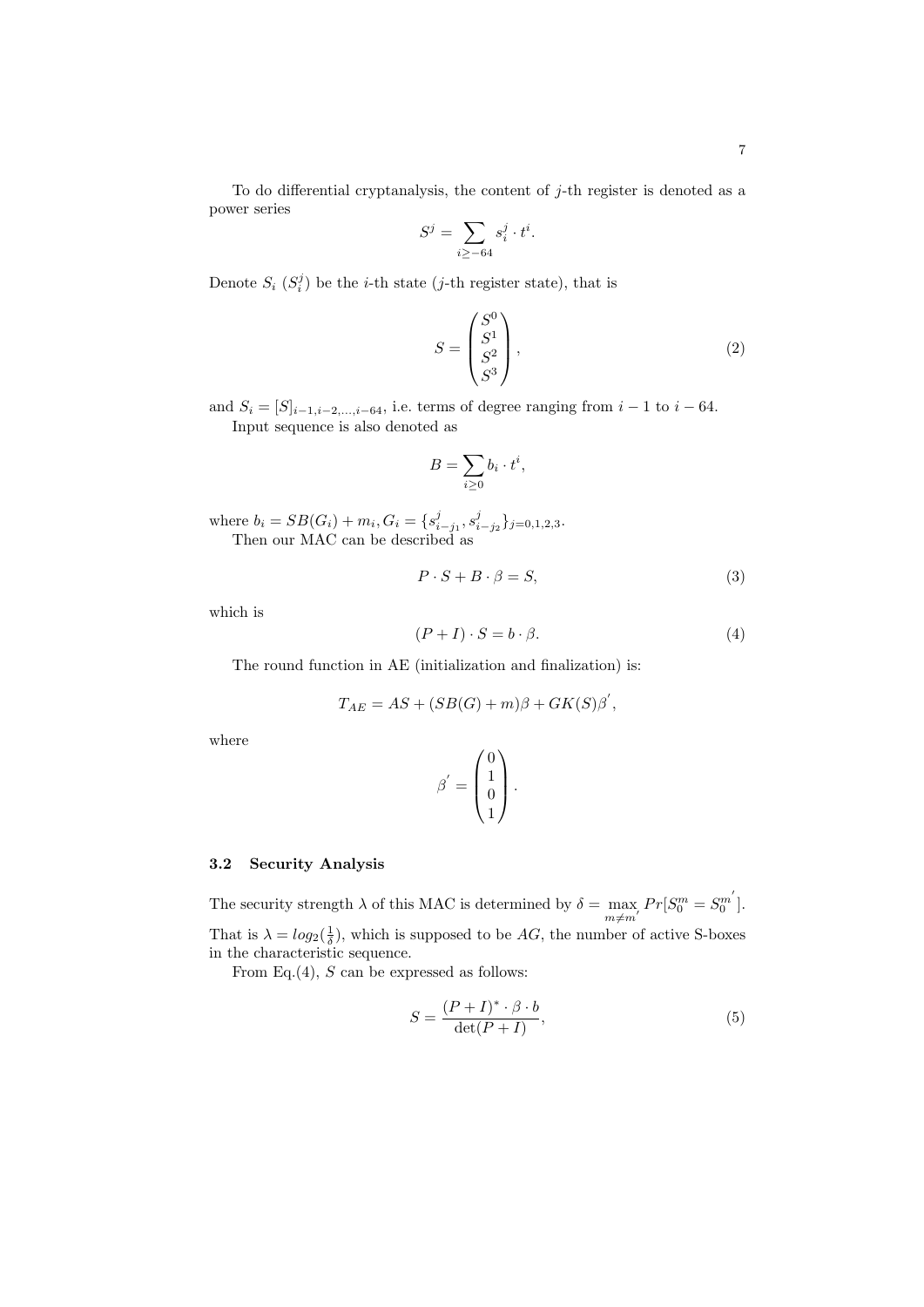where  $(P + I)^*$  is the adjoint matrix of  $(P + I)$ , and  $\det(P + I) = \prod_{i=1}^{3}$ *j*=0  $(1 +$ 

 $f_j$ ) + *t*  $\sum_{j=0}^{3} u_j$  is the characteristic polynomial of *A*. When  $b = \det(P + I)$ , we get  $S = (P + I)^* \cdot \beta$ , and

$$
AG = |\{i : G_i \neq 0\}|,
$$

where  $G_i = \{s_{i-j_0}^j, s_{i-j_1}^j\}_{j \in \{0,1,\ldots,3\}}$ 

## **3.3 Deciding Parameters**

We let  $f_j$  have exactly 3 terms, i.e.  $f_j = t^{\epsilon_0^j} + t^{\epsilon_1^j} + t^{\epsilon_2^j}$ . We choose all  $\epsilon_0^j, \epsilon_1^j, \epsilon_2^j$  to make that the weight of characteristic sequence *S* is as large as we can achieve, and also the characteristic polynomial irreducible. Weight of the sequence is defined as the number of 1.

Then we chose *G* to be random positions and to make *AG* as large as possible. For Example, if we let

 $f_0 = t^{64} + t^{33} + t^{32}, f_1 = t^{64} + t^{36} + t^{34}, f_2 = t^{64} + t^{42} + t^{37}, f_3 = t^{64} + t^{56} + t^{45}.$  $u_0 = 33, u_1 = 51, u_2 = 63, u_3 = 38.$  $-G = \{s_{-34}^0, s_{-35}^0, s_{-32}^1, s_{-40}^1, s_{-33}^2, s_{-60}^2, s_{-49}^3, s_{-50}^3\}.$ 

 $-$  then we get  $AG = |\{i : G_i \neq 0\}| = 148.$ 

# **4 HASH**

#### **4.1 Definition**

The round function of HASH is as follows:

$$
\mathbb{S}\times\mathbb{B}\times\{0,1\}\to\mathbb{S}\times\mathbb{B}
$$

$$
T_{HASH}(S, \underline{b}', \widetilde{m}) = (AS + b\beta + b'\beta', b' + GK(S) + t^{-1}\underline{b}'),
$$

where  $\mathbb S$  and  $\mathbb B$  denote respectively the state space of registers and buffer.  $\mathbb B =$  $\mathbb{F}_2[t^{-1}]/((t^{-1})^{l_B}), b' = \sum_{i=0}^{l_B-1}$  $b'_{i}t^{-i} \in \mathbb{B}, b = SB(G) + \widetilde{m}, b' = b'_{l_{B}-1}.$ 

Note that the register part of  $T_{HASH}$  is the same as  $T_{AE}$ , except that  $GK(S)$ is replaced by  $b'_{Blength-1}$ , and it goes to the buffer state as key stream for encrypting buffer output, where the latter is an operation of the AE process.

We get the output of HASH by applying a random oracle *RO*:

$$
RO(\overline{S}_0^{\widetilde{m}},mlength) \to Dig,
$$

where *mlength* is the length of message stream. *RO* is realized by the iterating the round function  $\overline{S} \leftarrow \overline{S}^{\underline{h}}$ . At this stage,  $\widetilde{m}$  is replaced by  $\widetilde{h} = b'_{\underline{Blength-1}} + h$ , where *h* is provided by the stream  $h$  of repeating the message length.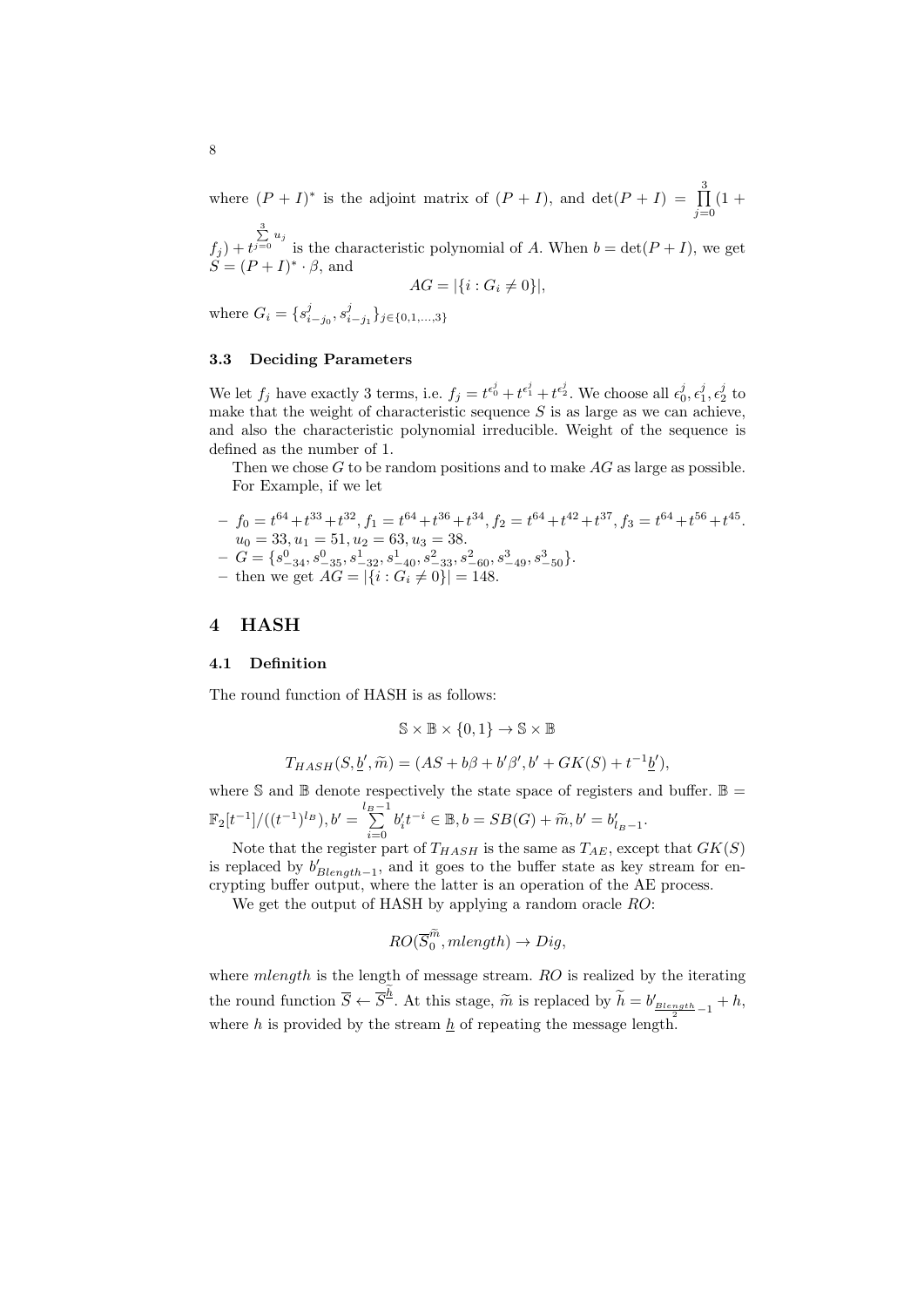Finally we output the newest *n* bits of the buffer as the digest of HASH, where *n* is the required length of HASH output.

In the message encoding phase, the original message stream *m* is divided into fixed-length blocks  $M_0, M_1, M_2, \ldots$ , and inserted some fixed-length constant blocks  $C_0, C_1, C_2, \ldots$  to get the input string  $\tilde{m}$ , i.e.

if  $m = M_0 ||M_1||M_2||...$ 

 $\hat{m} = M_0 |C_0| |M_1| |C_1| | \dots$ 

In our example, we chose  $C_i = 0$  for all *i*.

#### **4.2 Security Analysis**

The security of HASH is reduced to the problem of finding collisions: to find  $m \neq m'$  so that  $\overline{S}_0^{\widetilde{m}} = \overline{S}_0^{m'}$ . In general, the problem of finding collisions will be transformed into solving systems of equations. This kind of systems of equations are too complex for existing solvers. The only known method for solving this type of equations is differential cryptanalysis.

Differential cryptanalysis is a method to find a differential trail which has the smallest cost. A differential trail is a sequence pair  $(\underline{b}, \underline{b}')$ , which is the differential sequence that appears in the expression of  $T_{HASH}$ . A full valid trail is the one that makes the whole state from  $\underline{0}$  to  $\underline{0}$ . Note that  $\underline{b}'$  is decided by  $\underline{b}$  and the output of *SB′* (which must be 0 for inactive S-boxes). At step *i*, *b<sup>i</sup>* is either the output of *SB* or arbitrary, which we say the S-box is at constant position or message position respectively. The cost of a trail denoted the work factor to realize this trail, when the cost is  $q$ , we mean the work factor is  $2<sup>q</sup>$ .

We can count the cost of a trail as follows: each active S-box at constant position increases the cost by two and each non-active S-box at message position decreases the cost by one. The cost of a differential trail is the maximum of costs of its all sub-trails.

# **4.2.1 An Upper Bound of Security Strength**

In our HASH, the state is consisted of two parts, the register part and the buffer part. We consider the following trail which has 2 stages.

In the first stage, stream  $\underline{b}$  ( $\underline{b}'=0$ ) is chosen as a small multiple of minimal polynomial of *A*. The small multiple makes almost all the S-boxes active so that this sub-trail is valid. This stream makes register state zero, and makes buffer state containing a segment  $\underline{m}'$ , where  $\underline{m}'$  is determined later. The number of active S-boxes in this sub-trail is about  $(l_S - c_1)$ , where  $l_S$  is the size of the register state, and  $c_1$  is a small constant. According to previous subsection, the cost of this sub-trail is about

$$
2\cdot (l_S-c_1)\cdot (1-\rho).
$$

Let  $m, m'$  be sequences of suitable length which transform the register state from 0 to 0. This suitable length is about half of  $l<sub>S</sub>$ , so the cost of this sub-trail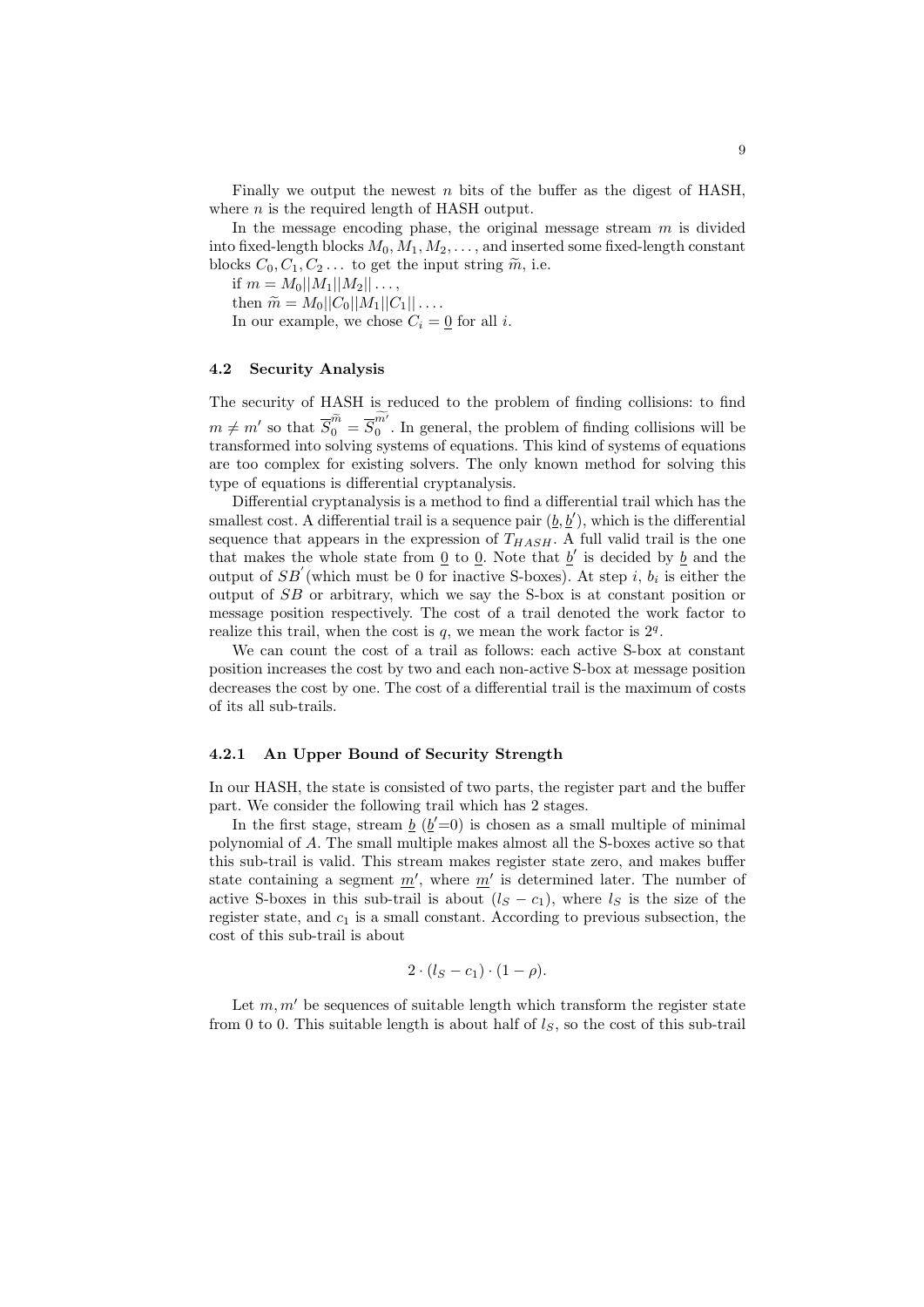$$
2\cdot(\frac{l_S}{2})\cdot(1-\rho).
$$

After the first stage and a segment of zero input, we can make the input to the register is  $(\underline{b} = \underline{m}, \underline{b}' = \underline{m}')$ , which makes it zero and at the same time clear-off the buffer contents *m′ .*

The cost of the whole trail is the maximum of the two, *i.e.*

$$
2\cdot (l_S-c_1)\cdot (1-\rho).
$$

This gives an upper bound of security strength of HASH.

We give an argument that it is also the lower bound. Consider trails which begin with zero state and end before the buffer output affects S-boxes, i.e.  $\underline{b}' = \underline{0}$ . The length of these trails are  $l_B + c_2$ , where  $c_2$  is a constant (in our example,  $c_2 > 64$ ). In any valid trail the inactive S-boxes' input forms a linear space, which is a subspace of the space generated by variables in *b*, where each bit is considered a variable. Each S-box gives a subspace of dimension 8, some of which overlap with other S-boxes, so we pretend that each S-box gives an independent subspace of dimension 4. The total space has dimension less than  $l_B + c_2$ , the number of inactive S-boxes is less than  $\frac{l_B+c_2}{4}$  and the number of active S-boxes is more than  $\frac{3}{4}(l_B + c_2)$ . As a result, the cost of the trail would be larger than  $2(\frac{3}{4} - \rho)(l_B + c_2)$ . This suggests that our upper bound above is also a lower bound if  $l_B$  is large enough.

# **5 Example**

#### **5.1 MAC and AE**

- $-$  *A* is defined by  $f_0 = t^{64} + t^{33} + t^{32}$ ,  $f_1 = t^{64} + t^{36} + t^{34}$ ,  $f_2 = t^{64} + t^{42} + t^{37}$ ,  $f_3 =$  $t^{64} + t^{56} + t^{45}$ ,  $u_0 = 33$ ,  $u_1 = 51$ ,  $u_2 = 63$ ,  $u_3 = 38$ .
- S-box position  $G = \{s_{-34}^0, s_{-35}^0, s_{-32}^1, s_{-40}^1, s_{-33}^2, s_{-60}^2, s_{-49}^3, s_{-50}^3\}.$
- $-{}$   $SB(G) = 1 \oplus s_{-34}^0 \cdot s_{-35}^0 \oplus s_{-32}^1 \cdot s_{-40}^1 \oplus s_{-33}^2 \cdot s_{-60}^2 \oplus s_{-49}^3 \cdot s_{-50}^3$  $SB^{'}(G)=s_{-34}^0\cdot s_{-60}^2\oplus s_{-35}^0\cdot s_{-50}^3\oplus s_{-32}^1\cdot s_{-49}^3\oplus s_{-40}^1\cdot s_{-33}^2.$
- $-GK(S_0) = s_{-32}^0 + SB'(G)$  with  $v = s_{-32}^0$ .
- **–** Security strength for MAC state collision *AG* = 148.

**Initialization:** The round function is

$$
S \longleftarrow AS + H(G, m) \cdot \beta + GK(S) \cdot \beta', \tag{6}
$$

where

$$
\beta' = \begin{pmatrix} 0 \\ 1 \\ 0 \\ 1 \end{pmatrix}.
$$

10

is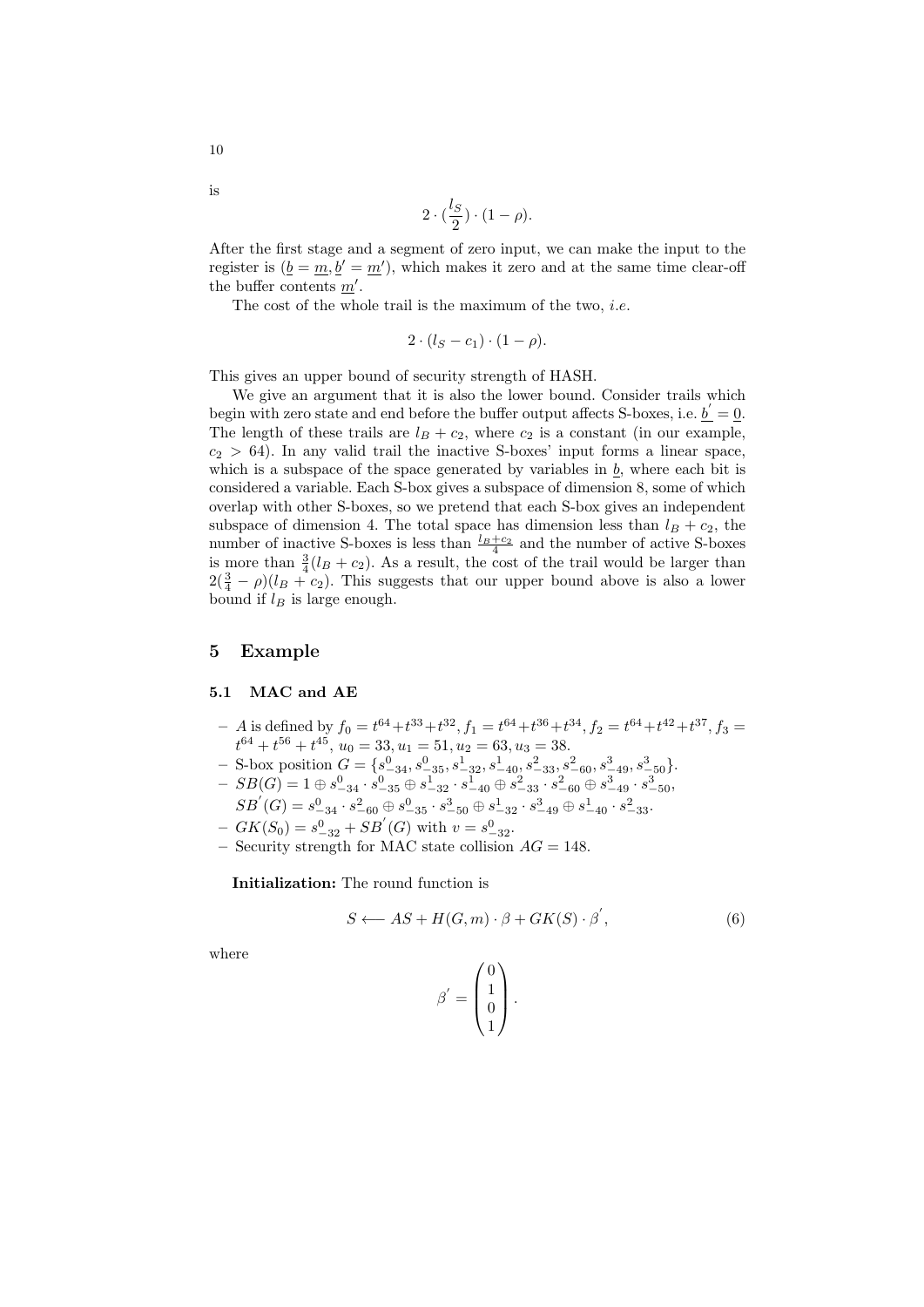At first, load the 128-bit key in right half of the four registers, and load constants in left half to get *S*, then

$$
S \longleftarrow S^{IV},
$$
  

$$
S \longleftarrow S^{0_{512}}.
$$

 $\underline{0}_{512}$  stands for 0-stream of length 512.

**Processing Message:**

$$
S \leftarrow S^{\underline{m}},
$$

where round function is

$$
S \leftarrow AS + H(G, m)\beta.
$$

 $Ciphertext: GK(S) + m$ **Finalization:**

 $S \leftarrow S^{0_{512}},$ 

where the round function is the same as in the initiation stage. Then run the encryption stage for message  $\underline{0}_{128}$  and  $Tag$  is the cipher text stream.

# **5.2 HASH**

- $-l_B = 1024, l_m = l_c = 32, \rho = \frac{1}{2}$ . In this condition, the hardness of state collision is supposed to be 192 bits.
- **–** In the initialization process, load the registers and buffer with fixed random constants, which is generated by a pseudorandom number generator such as B.B.S.[19] under the seed 0.
- **–** In the *RO* stage, the number of rounds is set to be 1536.

#### **5.3 Hardware**

The hardware part could only treat 3 round functions MAC, AE initiation, register part of HASH and control logic for shifting between the 3-modes. These 3 round functions share almost the same circuit, so we can implement all these functionalities with a single small hardware.

# **References**

- 1. Bellare, M., Kilian, J., Rogaway, P.: The security of the cipher block chaining message authentication code. Journal of Computer and System Sciences **61**(3) (2000) 362–399
- 2. Iwata, T., Kurosawa, K.: OMAC: one-key CBC MAC. In: Fast Software Encryption, 10th International Workshop, FSE 2003, Lund, Sweden, February 24-26, 2003, Revised Papers. (2003) 129–153
- 3. Black, J., Rogaway, P.: A block-cipher mode of operation for parallelizable message authentication. In: Advances in Cryptology - EUROCRYPT 2002, International Conference on the Theory and Applications of Cryptographic Techniques, Amsterdam, The Netherlands, April 28 - May 2, 2002, Proceedings. (2002) 384–397